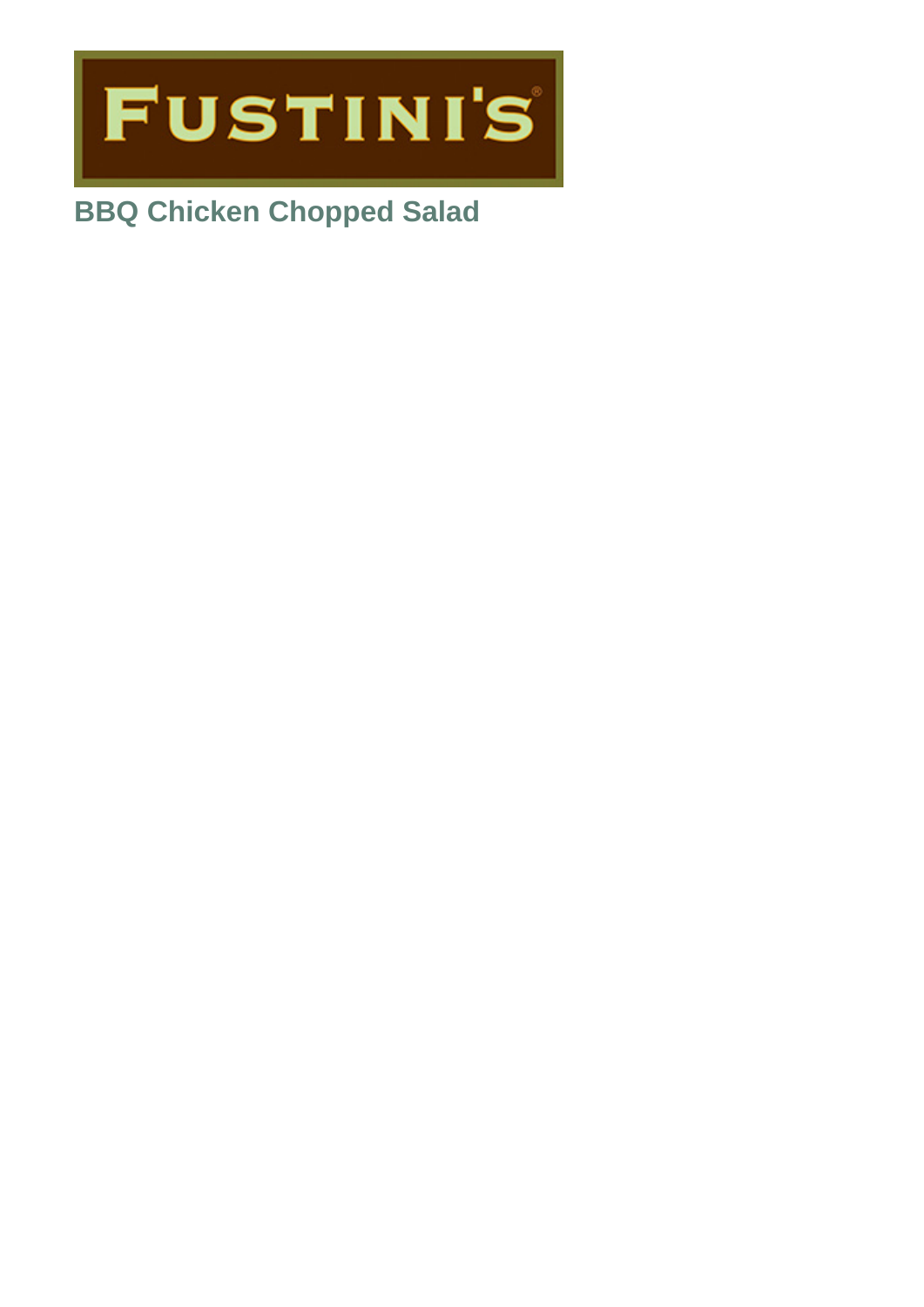# **Ingredients**

- 1 pound boneless, skinless chicken breasts
- 2 garlic cloves, minced
- 1 teaspoon onion powder
- 1 teaspoon salt
- 1 teaspoon smoked paprika
- 1 teaspoon pepper
- 1 1/2 cups **[barbecue sauce](https://www.fustinis.com/recipes-nav/recipes/classic-bbq-sauce)**
- 4 slices of Italian or sourdough bread
- 2 tablespoons [Fustini's Cilantro and Onion](https://www.fustinis.com/order/cilantro-onion_152/) olive oil
- 1 teaspoon garlic powder
- 4 scallions
- 2 ears of sweet corn
- 8 ounces butter or romaine lettuce, coarsely chopped
- 4 ounces arugula greens, coarsely chopped
- 1/3 cup torn fresh cilantro
- 1-pint grape tomatoes, quartered
- 4 slices of bacon, cooked and crumbled
- 1 avocado, chopped

# **Honey Mustard Vinaigrette**

- 2 tablespoons honey
- 1 1/2 tablespoons dijon mustard
- 1 garlic clove, minced
- 1/4 teaspoon salt
- 1/4 teaspoon pepper
- 1/4 cup **Fustini's [Iron Fish Honey vinegar](https://www.fustinis.com/order/iron-fish-honey_497/)**
- 2/3 cup [Fustini's Lime olive oil](https://www.fustinis.com/order/persian-lime_90/)

#### **Sharon's Hint**

Substitute any spicy olive oil or Jalapeno Lime balsamic for more of a kick. Adapted from howsweeteats.com